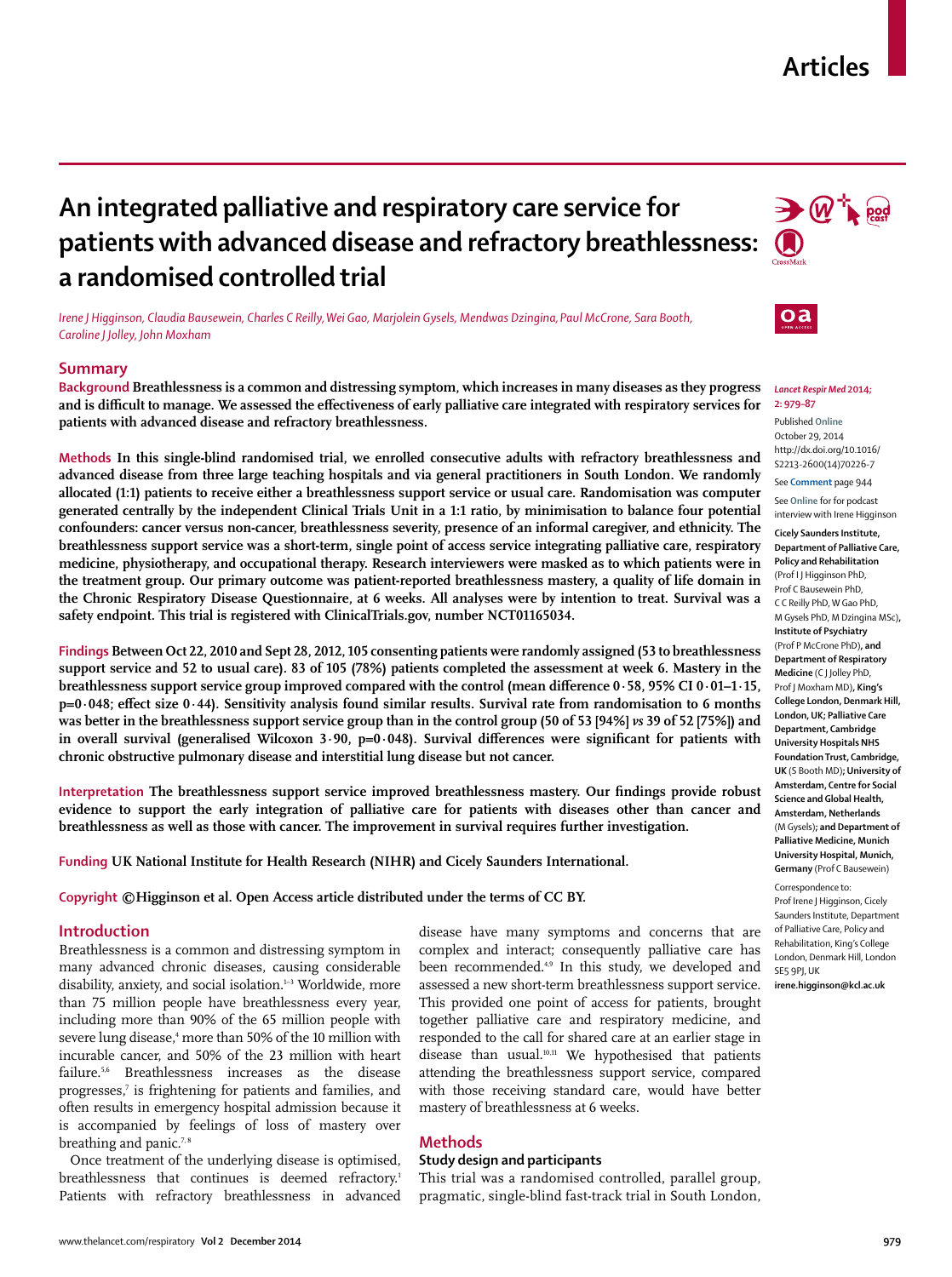UK, recruiting patients between Oct 22, 2010 and Sept 28, 2012. We screened for potential patients across three large teaching hospitals and via general practitioners.

Patients were included according to a standard proforma completed by the identifying clinician. Patients had to meet all criteria: refractory breathlessness on exertion or rest (MRC dyspnoea scale score ≥2), despite optimum treatment of the underlying disease, as deemed by the identifying clinician; advanced disease such as cancer, chronic obstructive pulmonary disease (COPD), chronic heart failure, interstitial lung disease, and motor neuron disease; willing to engage with shortterm home physiotherapy and occupational therapy; and able to provide informed consent. Patients were excluded for any of the following: breathlessness of unknown cause; a primary diagnosis of chronic hyperventilation syndrome; completely house (or hospital or nursing home) bound, despite offer of free transport to clinic; or within 2 weeks of treatment for an acute exacerbation. Such patients were reapproached after 2 weeks.

Protocol, procedures, information sheets, consent forms, and questionnaires were approved through the inde pendent UK Integrated Research Approval System via the ethics committee at King's College Hospital (Ref. 10/H0808/17). We then applied for and were granted NHS Research and Development approval in all recruiting sites. Patients gave written informed consent before enrolment. Our protocol<sup>12</sup> followed CONSORT recommendations. There were no protocol deviations.

For **Protocol** see http://www. biomedcentral.com/content/ pdf/1471-2466-12-58.pdf See **Online** for appendix

## *Panel 1:* **Outcome, quality of life and health-care use assessments**

- Chronic Respiratory Disease Questionnaire, a 20-item validated health-related quality of life questionnaire in which experiences are rated on seven-point scales ranging 1 (maximum impairment) to 7 (no impairment) $19,20$
- Severity of breathlessness in the previous 24 h on a 0–10 numerical rating scale (NRS), average, at rest, and on exertion $12$
- London Chest Activity of Daily Living, a questionnaire of the level of disability induced by breathlessness for 15 activities (in four areas: personal care, domestic, physical, and social); each activity is scored 0–5 (0=I wouldn't do it anyway, 5=someone else needs to carry out the activity)<sup>12</sup>
- EQ-5D and EQ-VAS which assess mobility, self-care, usual activities, pain or discomfort, anxiety or depression according to three levels of severity (1=no problems, 2=some or moderate problems, and 3=extreme problems), plus a Visual Analogue Scale (VAS) of present health-related quality of life, scored 0-100<sup>12</sup>
- Palliative care Outcome Scale, a ten-item measure for advanced disease widely validated in cancer and non-cancer; each item is rated 0 (no problem) to 4 (overwhelming problem) $^{21}$
- Hospital Anxiety and Depression Scale (HADS), a 14-item measure of psychological distress with separate anxiety and depression subscales $^{12}$
- Client Services Receipt Inventory (CSRI)<sup>12</sup> in which patients reported the health, voluntary, and social care services received over the past 3 months, or if follow-up since the last research interview<sup>12</sup>

## **Randomisation and masking**

Using data from the baseline interview, the King's Clinical Trials Unit's Online randomisation system, independent of research and clinical teams, randomly assigned (1:1) patients to the intervention (immediate access to breathlessness support service in addition to standard care) or control group (standard best practice; offered breathlessness support service after 6 weeks). Allocation was done by minimisation<sup>13</sup> to balance four potential confounders: cancer versus non-cancer, breathlessness severity (numerical rating scale >3 or not), presence (or not) of an informal caregiver, and ethnic origin (white or other). After randomisation, the clinical trials unit team informed the breathlessness support service clinic administrator of the patient's study group via secure email, who then arranged clinic appointments accordingly. Research nurses and interviewers were masked to treatment allocation. Patients were aware of treatment allocation, and were asked not to disclose this information to interviewers or research nurses. The trial coordinator and the trial administrator were aware of treatment allocation; the coordinator informed the research nurses when, and with whom, they had to do interviews.

#### **Procedures**

The breathlessness support service is an additional service to usual UK National Health Service (NHS) care. It is a multi-professional integrated service that combines respiratory, physiotherapy, occupational therapy, and palliative care assessment and management. It brings together assessment and treatment of physical, emotional, psychological, and spiritual concerns, through one point of access. The service comprises (appendix  $pp$  1–2) a first outpatient clinic appointment with respiratory medicine and palliative care clinicians assessing present treatment and concerns. The patient (and family if present) is given a breathlessness pack including information, management, and pacing guidance, a hand-held fan or water spray, and a poem (a short mantra to help breathing and relaxation during crises) and helped to agree a crisis plan. A home assessment is done 2–3 weeks after the clinic visit by a physiotherapist and/or occupational therapist to assess the need for walking and home aids and adaptations, reinforcement of self-management, and further guidance on pacing and exercises, including a DVD when appropriate. 4 weeks after the first clinic visit, a second and final clinic appointment with a palliative care specialist is arranged to agree further actions and a discharge plan.

Service modelling for the breathlessness support service is built on the nurse-led clinic, developed by Bredin and  $colleagues<sup>14</sup>$  and the palliative care and physiotherapy approach developed by Booth and colleagues,<sup>15</sup> and systematic reviews,<sup>16</sup> qualitative interviews,<sup>2</sup> crosssectional<sup>9,17</sup> and longitudinal studies,<sup>18</sup> and consultation with local stakeholders.<sup>12</sup> These data suggested that breathlessness support services should provide one point of access, integrate palliative care with existing services,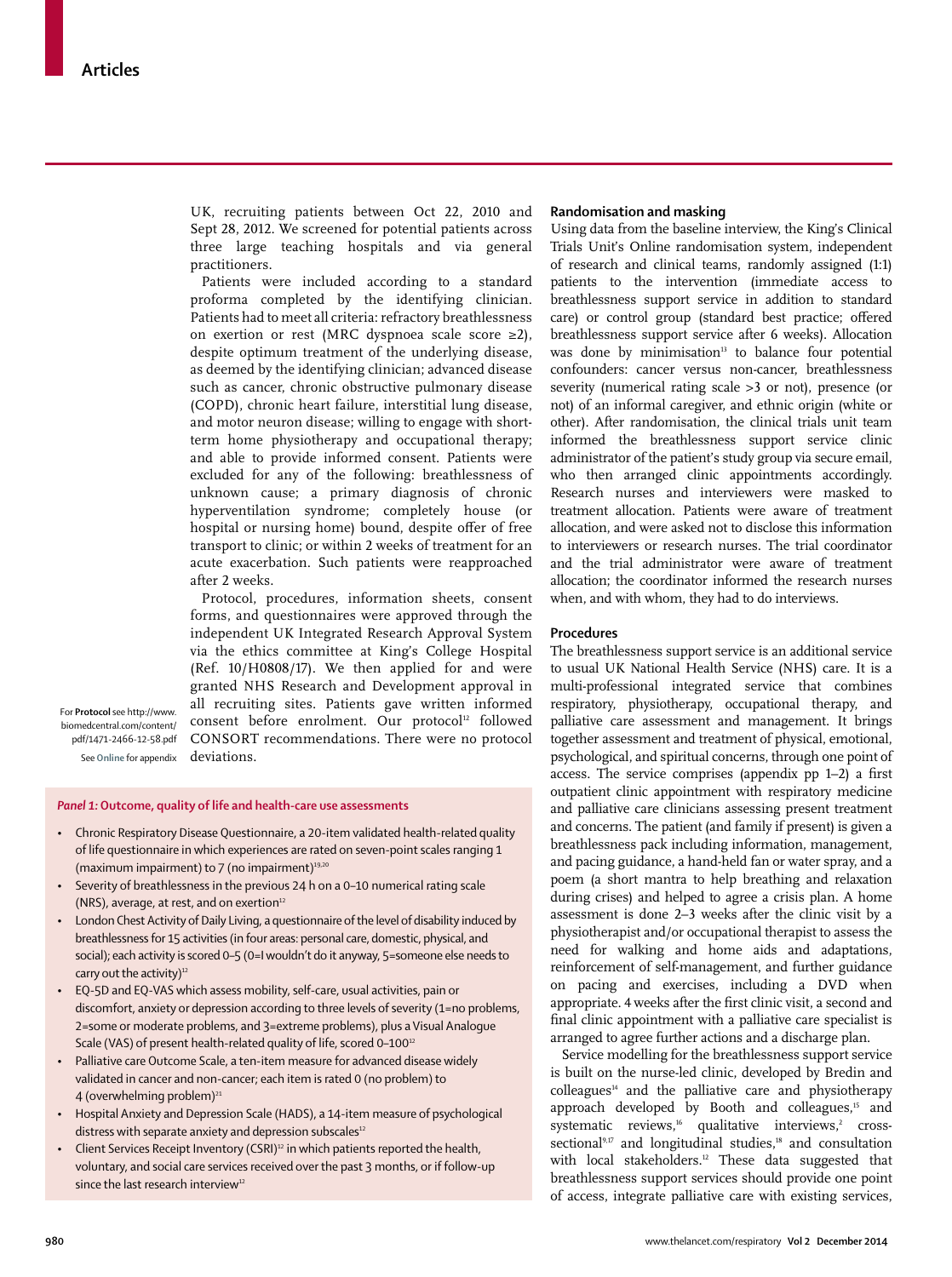offer outpatient and home contact, and focus on improving patient self-management.

Patients randomly assigned to the control group continued with optimum management as provided by their usual services in accordance with relevant UK guidance to ensure best practice (appendix pp 3–5). After the 6 week (primary endpoint) research interview, these patients were offered the breathlessness support service.

Study measurements included the Chronic Respiratory Disease Questionnaire, severity of breathlessness in the previous 24 h, the London Chest Activity of Daily Living questionnaire, EQ-5D and EQ-VAS, the Palliative care Outcome Scale, the Hospital Anxiety and Depression Scale (HADS), and the Client Services Receipt Inventory (panel 1). These measurements were collected in a standard questionnaire booklet consisting of demographic, clinical, outcome assessments, and use of health-care services. Research data were collected in face to face interviews with patients, usually in their own homes, at baseline and 6 weeks follow-up (the primary endpoint). In addition face to face qualitative interviews were conducted after the trial was completed.

At baseline and 6 weeks follow-up, interviewers measured pulmonary function and oxygen saturation with a portable spirometer and finger pulse oximeter.

## **Outcomes**

The primary outcome was breathlessness mastery at 6 weeks as recorded in the 6 week face to face interview, determined according to one domain of the quality of life measure, the Chronic Respiratory Disease Questionnaire<sup>12,19</sup> (panel 1). Mastery is the average of four questions about the feeling of control over the disease and its effects on quality of life and function (range=1 [maximum impairment] to 7 [no impairment]). Secondary outcomes included: severity of breathlessness on exertion in the previous 24 h, activity (assessed by London Chest Activity of Daily Living questionnaire), other domains of the Chronic Respiratory Disease Questionnaire (breathlessness, fatigue, and emotional function), quality of life (EQ-5D), palliative needs (assessed by Palliative care Outcome Scale), depression and anxiety (measured by the Hospital Anxiety and Depression Scale [HADS]), and spirometry**.** Patient survival (since randomisation) was planned to be calculated from dropout and missing data, with exact dates extracted from clinical records, as a safety secondary endpoint, as recommended in clinical trials.<sup>22</sup> We also planned to collect and analyse caregiver burden data. But it proved difficult to contact lay caregivers for consent because many used the research nurse visit as an opportunity to go out while someone was with the patient. Only 11 caregivers were interviewed at baseline and only four at 6 week follow-up. Therefore these data were not analysed further.

20 patients were purposefully selected for qualitative interviews, after completing the trial, to include a mix of ages, sex, diagnoses, and presence of caregiver. The



216 referred to the trial and assessment for eligibility

#### **Figure 1:** Trial profile

\*Our biggest loss before consent was the 47 individuals (21·8% of 216 referred to the trial, and 42·3% of those not consented and randomly assigned) whom we were unable to contact. Appendix p 9 shows the efforts made to contact people.

interviews were semi-structured and followed a topic guide on patients' expectations, experiences, and views about the content, format, and effect of the breathlessness support service. Questions were open-ended and not based on pre-existing theory. Interviews were taperecorded and transcribed verbatim.

## **Statistical analysis**

On the basis of our primary outcome, the Chronic Respiratory Disease Questionnaire mastery domain, we estimated that more than 34 patients per group would detect a mean difference of 0∙70 (SD 1), a p value of less than 0∙05 at power 80%.19,20 To allow for a conservative estimated attrition of 40% we planned to recruit at least 110 patients into the study.

All randomly assigned participants were included in the intention-to-treat analysis. Missing data were explored according to cause.<sup>23</sup> Continuous variables, expressed as means and standard deviations, were compared with the Student's *t* test. Categorical variables were compared with χ² test or Fisher's exact test, as appropriate. As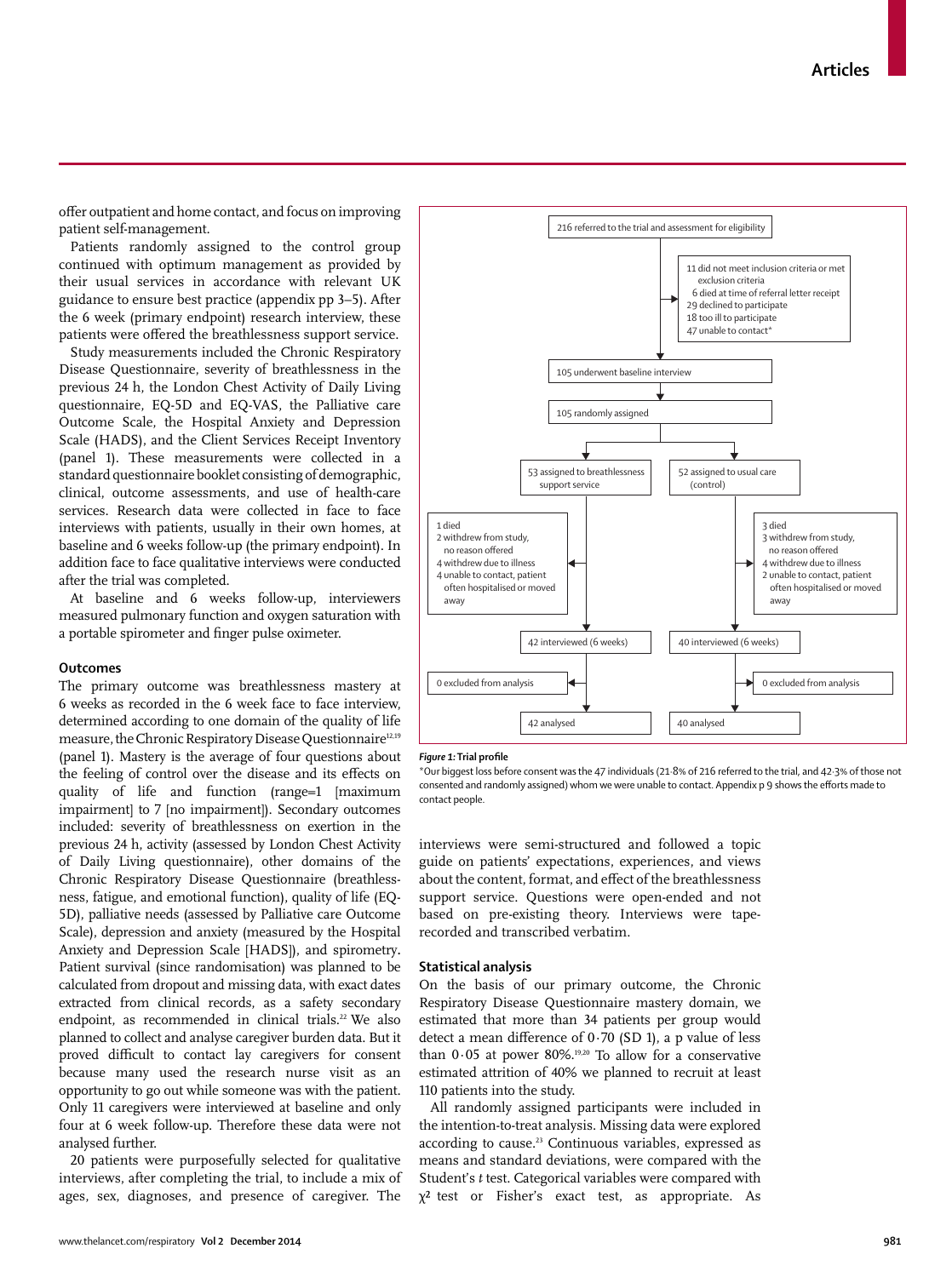|                                                     | Overall (n=105) | <b>Breathlessness</b><br>support service<br>group (n=53) | Control group<br>$(n=52)$ |
|-----------------------------------------------------|-----------------|----------------------------------------------------------|---------------------------|
| Age (years)                                         | 67(10)          | 66(11)                                                   | 68(11)                    |
| Sex                                                 |                 |                                                          |                           |
| Men                                                 | 61 (58%)        | 28 (53%)                                                 | 33 (63%)                  |
| Women                                               | 44 (42%)        | 25 (47%)                                                 | 19 (37%)                  |
| Diagnosis                                           |                 |                                                          |                           |
| Chronic obstructive pulmonary disease               | 57 (54%)        | 29 (55%)                                                 | 28 (54%)                  |
| Cancer*                                             | 21 (20%)        | 11 (21%)                                                 | 10 (19%)                  |
| Interstitial lung disease                           | 19 (18%)        | 7(13%)                                                   | 12 (23%)                  |
| <b>Heart failure</b>                                | 5(5%)           | 4(8%)                                                    | 1(2%)                     |
| Other <sup>+</sup>                                  | 3(3%)           | 2(4%)                                                    | 1(2%)                     |
| Has carer or family member                          |                 |                                                          |                           |
| Yes                                                 | 75 (71%)        | 38 (72%)                                                 | 37 (71%)                  |
| <b>No</b>                                           | 30 (29%)        | 15 (28%)                                                 | 15 (29%)                  |
| Clinical characteristics                            |                 |                                                          |                           |
| $FEV1(L)$ #                                         | 1.25(0.70)      | 1.3(0.78)                                                | 1.2(0.65)                 |
| Predicted FEV <sub>1</sub> (%)‡                     | 46.2(23.3)      | 48.0(24.3)                                               | 44.5(22.4)                |
| $VC(L)$ ‡                                           | 1.9(0.96)       | 2.0(1.0)                                                 | 1.8(0.9)                  |
| Predicted VC (%)‡                                   | 57.9(25.7)      | 59.3(25.5)                                               | 56.6(26.0)                |
| <b>FEV,/VC(%)</b>                                   | 65.0(19.0)      | 64.5(19.4)                                               | 65.5(18.8)                |
| PEF (L/min)                                         | 227.3 (124.5)   | 232.5 (118)                                              | 222.3 (130)               |
| $SaO2%\ddagger\$                                    | 93.6(3.9)       | 93.8(4.0)                                                | 93.3(3.7)                 |
| Quality of life measures                            |                 |                                                          |                           |
| NRS breathlessness average 24 h (0-10)¶             | 5.9(2.0)        | 6.2(2.0)                                                 | 5.7(1.9)                  |
| NRS breathlessness worst at rest (0-10)¶            | 4.9(2.6)        | 5.1(2.7)                                                 | 4.8(2.6)                  |
| NRS breathlessness on exertion 24 hours<br>$(0-10)$ | 8.3(1.4)        | 8.4(1.5)                                                 | $8-3(1-4)$                |
| CRQ HRQL (score range 20-140)‡                      | 60.9(19.1)      | 59.3 (18.7)                                              | 62.7 (19.6)               |
| CRQ dyspnoea (score range 1-7) #                    | 2.2(0.80)       | 2.1(0.7)                                                 | 2.3(0.9)                  |
| CRQ emotion (score range 1-7)#                      | 3.6(1.3)        | 3.6(1.3)                                                 | 3.7(1.3)                  |
| CRQ fatique (score range 1-7) ‡                     | 2.9(1.3)        | 2.7(1.2)                                                 | 3.0(1.3)                  |
| CRQ mastery (score range 1-7) #                     | 3.4(1.5)        | 3.5(1.4)                                                 | 3.3(1.5)                  |
| EQ-5D index‡**                                      | 0.35(0.33)      | 0.37(0.32)                                               | 0.34(0.34)                |
| EQ-5D-HRQL VAS (score range 0-100)‡                 | 51(20)          | 52 (18)                                                  | 50(22)                    |
| LCADL total score (score range 0-75)¶               | 44.6 (12.9)     | 45.1(13.9)                                               | 44.2 (12.2)               |
| POS total score (score range 0-40)¶                 | 15.1(6.5)       | 15.4(6.0)                                                | 14.8(6.9)                 |
| HADS anxiety (score range 0-21)¶                    | 9.2(2.7)        | 9.5(3.0)                                                 | 9.0(2.3)                  |
| HADS depression (score range 0-21)¶                 | 9.9(3.2)        | 10.0(3.0)                                                | 9.9(3.3)                  |
| Costs and health-care use                           |                 |                                                          |                           |
| Hospital inpatient days in previous 3 months        | 4.5(7.2)        | 4.5(6.8)                                                 | 4.6(7.6)                  |
| Cost of formal care in the previous 3 months        | £3390 (3749)    | £2911 (2729)                                             | £3709 (4484)              |

Data are absolute numbers or mean (SD) unless otherwise stated. FEV,=forced expiratory volume in 1 s. PEF=peak expiratory flow. VC=vital capacity. POS=Palliative care Outcome Scale. POS-S=Palliative care Outcome Scale-Symptom Score. CRQ=Chronic Respiratory Questionnaire. HRQL= health-related quality of life. HRQL VAS= health-related quality of life visual analogue scale. LCADL=London Chest Activity of Daily Living scale. HADS=Hospital Anxiety and Depression Scale. SaO<sub>2</sub> %=oxygen saturation. NRS=numerical rating scale. \*Appendix p 6 shows breakdown of primary cancer type †Other diagnoses were: left lower lobe collapse of unknown aetiology associated with severe symptoms; lupus, shrinking lung syndrome, and rheumatoid arthritis; severe asthma and gastro-oesophageal reflux disease. ‡Scale interpretation: high score better. §Measured for 13 patients (three in breathlessness support service group and ten in control group) while on supplemental oxygen (mean [SD] SaO<sub>2</sub> 91-8 [5-1]) and the remainder on room air (mean [SD] 93-8 [3-6]). ¶Scale interpretation: high score worse. ||CRQ subdomains averaged on the 1–7 scale to give comparability across subscales. \*\*EQ-5D index scores based on the standard UK population-based preference weights with the standard scoring algorithm; 0·0=death and 1·0=perfect health.

*Table 1:* **Baseline characteristics**

prespecified, we used independent samples Student's t test to compare patient mastery (primary outcome) and secondary outcomes at 6 weeks, by trial group. Sensitivity analysis explored the robustness of results: first, accounting for differences in patient diagnoses and baseline scores using analysis of covariance (ANCOVA); second, with multiple imputations of missing data;<sup>23</sup> and third with pre-post analysis of breathlessness support service and control groups.

Survival was calculated from date of randomisation to date of death and plotted using the Kaplan-Meier method. Patients who were still alive on Sept 1, 2013, after the last patient was recruited were censored at this date. We calculated the survival rates to 180 days (6 months) from consent in both groups. With all data to 1 year from last recruitment, we assessed overall survival difference between two groups with the generalised Wilcoxon (Breslow) test, which is more sensitive in the detection of early differences in survival,<sup>24</sup> which is important in the fast-track or wait-list design.

We calculated costs by combining Client Service Receipt Inventory data with UK 2011-12 unit costs.<sup>25</sup> Cost data are usually skewed; therefore, we used a bootstrapped regression model to produce confidence intervals. Statistical significance was accepted for p values less than 0∙05.

Qualitative interviews were imported into NVivo version 7 and content analysis explored patients' own views and experiences of the breathlessness support service, and in particular how issues related to the primary and secondary outcomes. We created categories inductively, with attention to terms and content, from the interview data. Through a process of constant integration of categories and their properties, or constant comparison, the findings became relevant at a more abstract level. We used simple counting when possible to discover more definite patterns in views. Member checks and teamwork were used to establish credibility.

This trial is registered with ClinicalTrials.gov, number NCT01165034.

# **Role of the funding source**

The funders of the study had no role in study design, data collection, data analysis, data interpretation, or writing of the report. The corresponding author had full access to all the data in the study and had final responsibility for the decision to submit for publication.

# **Results**

Between Oct 22, 2010, and Sept 28, 2012, we screened 216 eligible patients. 105 consented and were randomly assigned (figure 1). Participants were identified from respiratory medicine (50 [48%]), palliative care services (23 [22%]), general practices (15 [14%]), physiotherapy services (13 [12%]), and heart failure services (four [4%]). The median time to first clinic appointment was 19 days, some patients were delayed beyond this because of health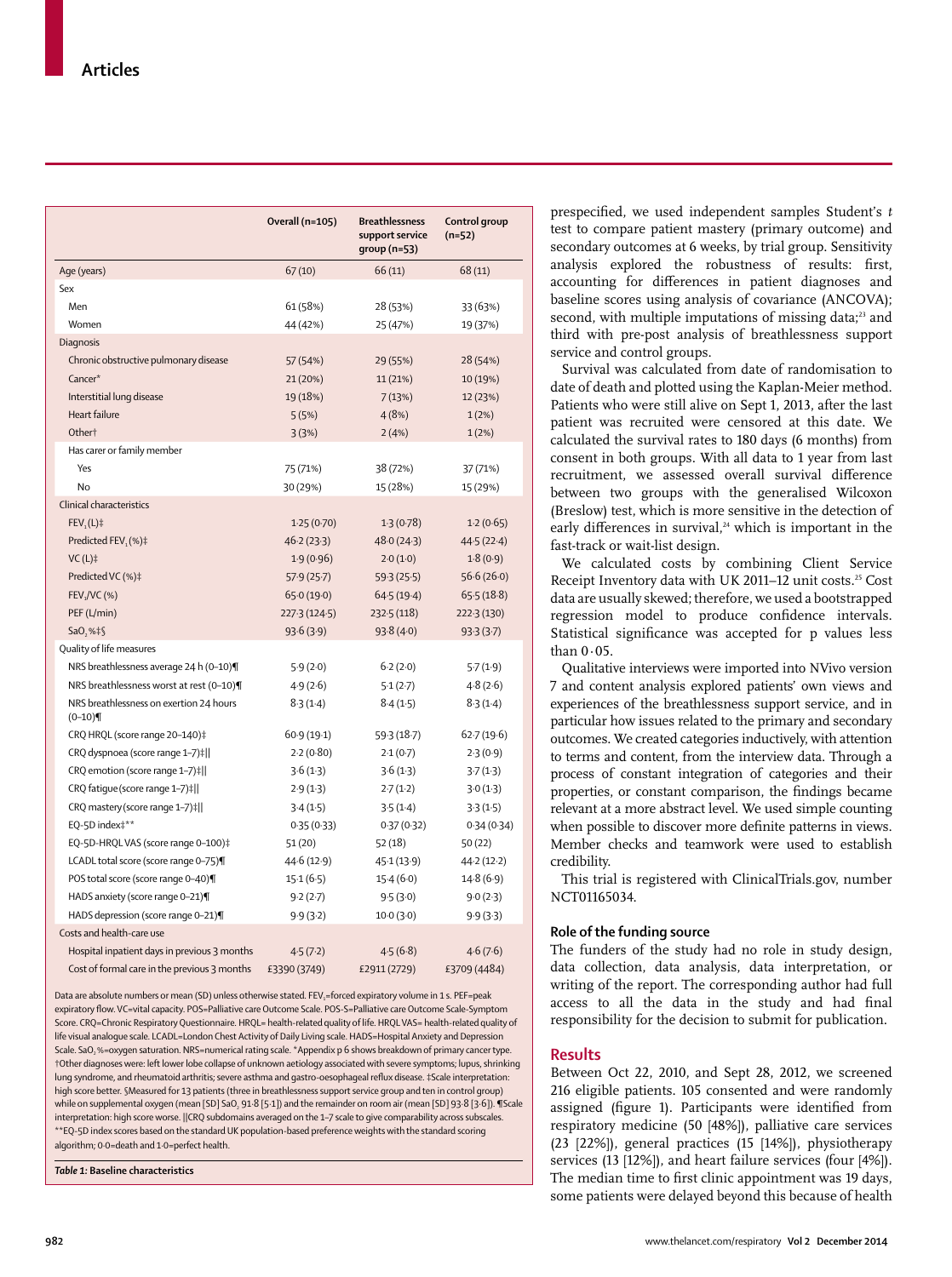problems or hospital admissions. Table 1 shows the baseline characteristics. Patients had severe disease: forced expiratory volume in 1 s (FEV<sub>1</sub>) was  $46\%$  predicted, vital capacity 58% predicted, oxygen saturation (SaO,%) at rest 93%, average breathlessness 5∙9/10, on exertion 8∙3/10. Their average Chronic Respiratory Questionnaire breathlessness mastery was 3∙4. Their average total Palliative care Outcome Score was 15/40, indicating important unmet palliative care concerns; for the HADS, the mean scores were 9 for anxiety and 10 for depression, both above the cutoff for clinical significance.

At week 6, 82 of 105 (78%) patients completed assessments. The main reasons for attrition were illness or death (figure 1). Attrition to the primary outcome was slightly lower than estimated (22% not 40%); therefore, we agreed to stop recruitment after 105 patients had consented. Missing data, death, and dropout were not associated with baseline mastery score, FEV<sub>1</sub> or other key variables except oxygen saturation (appendix p 7). Four patients died by week 6, two had cancer (one in breathlessness support service group), and two had interstitial lung disease (both in control group).

We recorded a significant improvement in the primary outcome, the mastery domain of the Chronic Respiratory Disease Questionnaire, in the breathlessness support service group compared with the control group at 6 weeks (table 2). Patients receiving the breathlessness support service had on average a 16% improvement for breathlessness mastery over the control group (mean difference  $0.58$ , effect size  $0.44$ , control group mean score 3·57). Results were similar to those from our sensitivity analysis of the primary outcome: ANCOVA adjusted for diagnosis, p=0∙037; ANCOVA adjusted for diagnosis and baseline score, p=0∙05; multiple imputation (number of imputations 45) based on baseline score of the measure of interest, p=0∙07; adjusted for baseline score, diagnosis,  $FEV<sub>1</sub>$ , SaO<sub>2</sub>%, p=0∙072; control and intervention groups were imputed separately. In further post-hoc sensitivity analyses, first excluding patients referred or identified via palliative care services, and second excluding those with cancer (because of potential bias of palliative care effect), we noted 6 week mean mastery scores of, respectively, 4·18 (SD 1 $\cdot$ 2) in the intervention group and 3 $\cdot$  54 (1 $\cdot$ 4) in the control group ( $p=0.043$ ) and  $4.19(1.2)$  in the intervention group and  $3.52$  (1.3) in the control group (p= $0.033$ ).

We noted no significant differences in patient-reported secondary outcomes between study groups at 6 weeks (table 2). For all items, except anxiety, the breathlessness support service group had better scores than the control group; this was largest, but not significant, for the London Chest Activity of Daily Living questionnaire and breathlessness on exertion. Findings of pre-post analysis within groups (appendix p 8) showed significant improvements in the breathlessness support service group between baseline and 6 weeks for seven outcomes: mastery, total quality of life score, dyspnoea, and emotion,

|                                           | <b>Breathlessness</b><br>support service<br>$qroup (n=42)$ | Control group<br>$(n=40)$ | Difference between<br>breathlessness support<br>service and control (95% CI) | p value |
|-------------------------------------------|------------------------------------------------------------|---------------------------|------------------------------------------------------------------------------|---------|
| Primary outcome (CRQ<br>mastery)*†        | 4.15(1.7)                                                  | 3.57(1.4)                 | $0.58$ (0.01 to 1.15)                                                        | 0.048   |
| Secondary outcomes                        |                                                            |                           |                                                                              |         |
| NRS breathlessness<br>average 24 h‡       | 5.38(2.2)                                                  | 5.71(2.1)                 | $-0.33$ ( $-1.28$ to $0.62$ )                                                | 0.49    |
| NRS breathlessness<br>worst at rest 24 h‡ | 4.12(2.8)                                                  | 4.47(3.3)                 | $-0.35$ ( $-1.71$ to $1.01$ )                                                | 0.61    |
| NRS breathlessness on<br>exertion 24 h‡   | 7.45(2.4)                                                  | 8.18(1.8)                 | $-0.73$ ( $-1.69$ to 0.22)                                                   | 0.13    |
| CRO HROL*                                 | 71(19)                                                     | 67(20)                    | 4.21 (-4.52 to 12.94)                                                        | 0.34    |
| CRQ dyspnoea*+                            | 2.54(1.1)                                                  | 2.46(0.9)                 | 0.08 (-0.38 to 0.52)                                                         | 0.75    |
| CRO emotion*†                             | 4.07(1.3)                                                  | 3.93(1.3)                 | $0.14 (-0.42 \text{ to } 0.71)$                                              | 0.16    |
| CRO fatique*†                             | 3.09(1.1)                                                  | 3.07(1.5)                 | $0.02$ (-0.56 to $0.62$ )                                                    | 0.93    |
| EQ-5D index*                              | 0.44(0.31)                                                 | 0.35(0.29)                | 0.092 (-0.23 to 0.04)                                                        | 0.18    |
| EQ-5D HROL VAS*                           | 56(20)                                                     | 55(18)                    | $1(-6.67 \text{ to } 10.34)$                                                 | 0.67    |
| LCADL total score‡                        | 45(13)                                                     | 50(15)                    | $-5$ ( $-12.22$ to $1.02$ )                                                  | 0.10    |
| POS total score‡                          | 12.15(6.8)                                                 | 12.42(6.5)                | $-0.27$ ( $-3.29$ to 2.75)                                                   | 0.86    |
| HADS anxiety#                             | 9.2(2.8)                                                   | 9.1(2.7)                  | $0.1$ (-0.93 to 1.24)                                                        | 0.78    |
| HADS depression#                          | 10(2.8)                                                    | 11(2.5)                   | $-1$ ( $-1.82$ to 0.30)                                                      | 0.16    |
| Days in hospital, since<br>randomisation  | 0.8(3.6)                                                   | 1.3(4.3)                  | $-0.52$ ( $-0.14$ to $1.91$ )                                                | 0.58    |
| Spirometry                                |                                                            |                           |                                                                              |         |
| $FEV1(L)*$                                | 1.30(0.78)                                                 | 1.29(0.62)                | $0.11$ (-0.26 to 0.48)                                                       | 0.56    |
| Vital capacity (L)*                       | 2.01(1.10)                                                 | 1.80(0.96)                | $0.21 (-0.34 to 0.75)$                                                       | 0.44    |
| PEF (L/min)                               | 254.5 (141.9)                                              | 244.3(108.0)              | 10.3 (-59.9 to 80.5)                                                         | 0.38    |
| $SaO,$ %*                                 | 93.0(4.4)                                                  | 94.2(3.1)                 | $-1.19$ ( $-3.01$ to $0.64$ )                                                | 0.17    |

Data are mean (SD) unless otherwise stated. p valueswere calculated with two-sided Student's *t* test for independent samples. CRQ=Chronic Respiratory Disease Questionnaire. NRS=numerical rating scale. HRQL=Health-related Quality of Life. EQ-5D=quality of life. LCADL=London Chest Activity of Daily Living survey. POS=Palliative care Outcome Scale. HADS= Hospital Anxiety and Depression Scale. FEV<sub>1</sub>=forced expiratory volume in 1 s. PEF=peak expiratory flow. SaO,%=oxygen saturation. \*Scale interpretation; high score better. †CRQ sub-domains averaged on the 1-7 scale to give comparability across subscales. ‡Scale interpretation: high score worse.

*Table 2:* **Comparison of patient mastery (primary outcome) and secondary outcomes measured at week 6 of study, by trial group**

assessed by Chronic Respiratory Disease Questionnaire, average breathlessness per 24 h, on exertion breathlessness per 24 h, and Palliative care Outcome Scale total score. No outcome showed deterioration. The control group had a significant improvement between baseline and 6 weeks for only Palliative care Outcome Scale total score, and significant deteriorations for London Chest Activity of Daily Living questionnaire and HADS.

We noted a significant difference in survival for the whole sample that appeared early after randomisation (generalised Wilcoxon 3·90, p=0∙048). Survival was similar between the study arms for patients with cancer, but significantly different for patients without cancer: all 42 patients without cancer in the breathlessness support service group were alive through to 6 months (180 days), of the 42 control patients without cancer at baseline, 38 were alive at 90 days, and 32 at 180 days (table 3 and figure 2). The standard care group received the breathlessness support service by 120 days.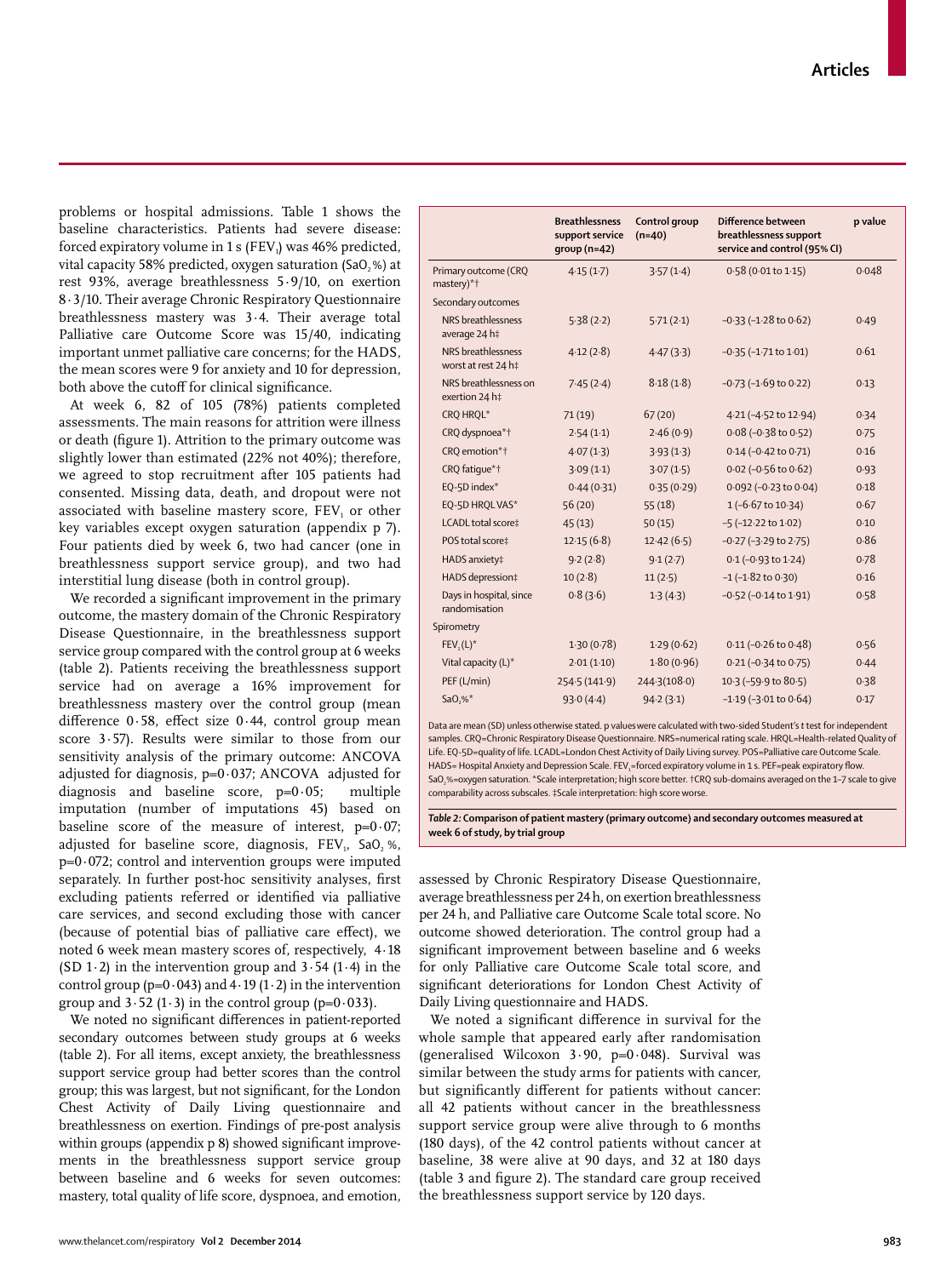|                                       | Enrolment<br>(n) | Alive at<br>45 days<br>(n, %) | Alive at<br>90 days<br>(n, %) | Alive at<br>120 days<br>(n, %) | Alive at<br>180 days<br>(n, %) |  |  |
|---------------------------------------|------------------|-------------------------------|-------------------------------|--------------------------------|--------------------------------|--|--|
| <b>Breathlessness support service</b> |                  |                               |                               |                                |                                |  |  |
| Cancer                                | 11               | 10 (91%)                      | 9(82%)                        | 9(82%)                         | 8(73%)                         |  |  |
| COPD                                  | 29               | 29 (100%)                     | 29 (100%)                     | 29 (100%)                      | 29 (100%)                      |  |  |
| Interstitial lung disease             | $\overline{7}$   | 7(100%)                       | 7(100%)                       | 7(100%)                        | 7 (100%)                       |  |  |
| Heart failure                         | $\overline{4}$   | 4 (100%)                      | 4 (100%)                      | 4 (100%)                       | 4 (100%)                       |  |  |
| Other                                 | $\overline{2}$   | 2(100%)                       | 2(100%)                       | $2(100\%)$                     | 2 (100%)                       |  |  |
| Total                                 | 53               | 52 (98%)                      | 51 (96%)                      | 51 (96%)                       | 50 (94%)                       |  |  |
| All non-cancer                        | 42               | 42 (100%)                     | 42 (100%)                     | 42 (100%)                      | 42 (100%)                      |  |  |
| Control                               |                  |                               |                               |                                |                                |  |  |
| Cancer                                | 10               | 9(90%)                        | 8(80%)                        | 7 (70%)                        | 7 (70%)                        |  |  |
| COPD                                  | 28               | 28 (100%)                     | 26 (93%)                      | 26 (93%)                       | 22 (79%)                       |  |  |
| Interstitial lung disease             | 12               | 10 (83%)                      | 10 (83%)                      | 8(67%)                         | 8(67%)                         |  |  |
| Heart failure                         | 1                | 1 (100%)                      | 1 (100%)                      | 1 (100%)                       | 1 (100%)                       |  |  |
| Other                                 | $\mathbf{1}$     | 1 (100%)                      | 1(100%)                       | 1 (100%)                       | 1 (100%)                       |  |  |
| Total                                 | 52               | 49 (94%)                      | 46 (88%)                      | 43 (83%)                       | 39 (75%)                       |  |  |
| All non-cancer                        | 42               | 40 (95%)                      | 38 (90%)                      | 36 (86%)                       | 32 (76%)                       |  |  |
|                                       |                  |                               |                               |                                |                                |  |  |

COPD=chronic obstructive pulmonary disease.

Table 3: Survival: number of patients alive by study group and diagnosis during the first 6 months of **the study**



## *Figure 2:* **Kaplan-Meier estimates of survival according to study group**

Survival was calculated from the time of randomisation to the time of death, if death occurred during the study period, or to the time of censoring (Sept 1, 2013). Median days between randomisation to Sept 1, 2013, was 745 (range 338–1075) for the breathlessness support service group and 711 (345–1045) for the control group. Tick marks show censoring of data. Overall generalised Wilcoxon (Breslow) was 3·90, p=0·048. In subgroup analysis, this pattern was not recorded for patients with cancer (0·01, p=0·97; n=21); but it became more marked for patients with diseases other than cancer (6·04, p=0·01; n=84). The pattern was recorded for patients with chronic obstructive pulmonary disease and separately in those with interstitial lung disease, although numbers are small for those with interstitial lung disease.

> At 6 weeks, we noted no significant differences between total formal care costs in the two groups. 6 week mean costs were  $f_1$ 1422 in the breathlessness support service group (bootstrapped 95% CI 897–2101) and  $f$ 1408 in the control group (899–2023). Costs varied greatly between individuals.

Improved knowledge, confidence, and insight into how to function despite breathlessness were identified as potential mechanisms in the qualitative analysis through which the breathlessness support service improved patient mastery (appendix pp 10–11).

# **Discussion**

This is the first randomised trial of a breathlessness support service integrating palliative care and respiratory medicine, and the first powered trial to test early integrated palliative care including patients without cancer (panel 2). The breathlessness support service integrated respiratory medicine, palliative care, physiotherapy, and occupational therapy for patients with advanced conditions and refractory breathlessness. The service responds to calls for earlier integration of palliative care including for patients without cancer.<sup>10</sup> At 6 weeks, the primary outcome, breathlessness mastery, improved more in the breathlessness support service group than in the standard care group. Qualitative data provided evidence of the breathlessness support service improving confidence, function, and control over breathlessness. No secondary patient-reported outcomes were significantly different between groups, although there was evidence in the prepost analysis that the breathlessness support service group had improved activities of daily living and reduced breathlessness on exertion and depression. We recorded no harms of the breathlessness support service. The number of inpatient bed days and total formal care costs, on the basis of patient-reported total service use, were similar between groups.

Refractory breathlessness is a difficult clinical problem, usually the second most common symptom after pain in patients with advanced chronic disease, with high costs for society.3 Oxygen has a role for individuals with severe hypoxaemia at rest or exercise desaturation, but is of little symptomatic value when patients are not hypoxic.<sup>39</sup> Lowdose, sustained-release opioids safely reduce breathlessness without respiratory depression,<sup>40</sup> but no other effective drugs exist.<sup>1,3,41</sup> Non-pharmacological treatments (eg, rollator devices, fan therapy, breathing control, and muscle strengthening) can provide benefits<sup>16</sup> as can multidisciplinary rehabilitation programmes, but in advanced disease, many patients are unable to attend or benefit.<sup>16,34</sup> In this context, palliative care can have a role (panel 2), but robust trials are scarce.

Although the finding of improved mastery in patients in the breathlessness support service group might not be surprising, this service (integrated palliative and respiratory care) is not standard, and usual care did not achieve the same result. All patients had advanced and deteriorating disease, in the palliative phase of a progressive illness, in which breathlessness progressively increases up to death. Therefore, the finding of little change in our secondary outcomes is not surprising, especially ones such as spirometry. These data suggest that we included an appropriate group of patients.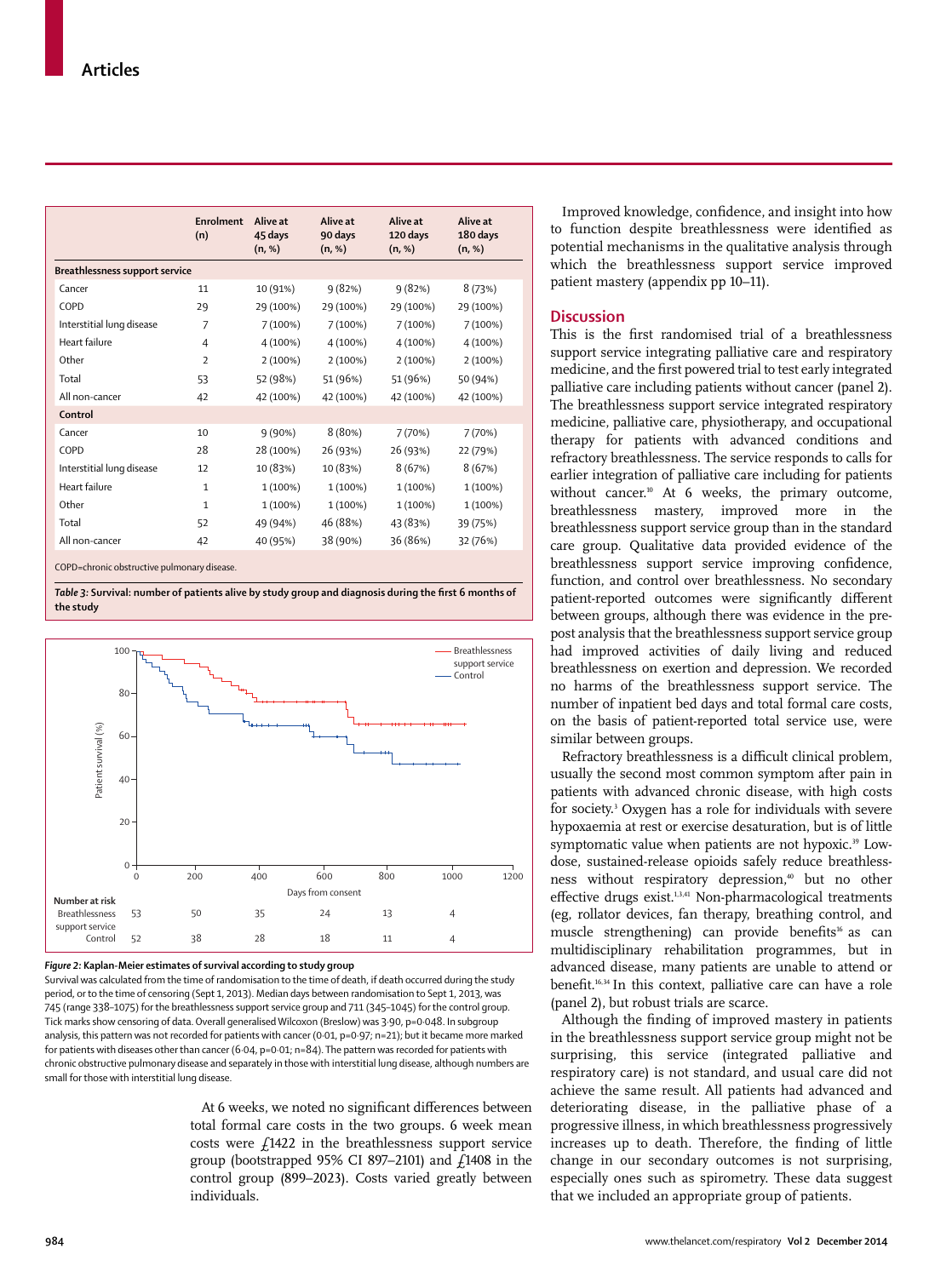The American Thoracic Society defines breathlessness as "a subjective experience of breathing discomfort that consists of qualitatively distinct sensations that vary in intensity".3 Like pain, breathlessness is a subjective experience resulting from complex interactions between pathological, physiological, and emotional elements. Therefore, it is difficult to choose the correct outcome to measure in breathlessness trials. We chose a well established quality of life measure's mastery domain, rather than levels of breathlessness, for several reasons. First, ratings of breathlessness levels are very variable and patients can have breathlessness attacks several times a day without constant breathlessness. Therefore, helping these patients to master their attacks might be more important than reducing the severity of one attack. Second, breathlessness is a limited endpoint because people perform activity to the highest level of breathlessness they can bear, but hope to do more before they reach that point. Breathlessness support services aimed to support and provide patients with coping strategies and interventions to help them master their breathlessness, while accepting that the disease cannot be cured and its natural history changed. Thus, the amount of perceived breathlessness mastery is probably a more important component of quality of life than is amount of breathlessness. As the qualitative results suggest, patients found this point important.

We found a difference in survival between study groups; patients in the control group had poorer survival in the early period of the study compared with patients in the breathlessness support service group. This difference was not found for patients with cancer, but was significant for patients with diseases other than cancer, mostly in those with COPD and interstitial lung disease. We do not have reliable data for the longevity of the disease or prognosis before randomisation, which limits interpretation of this finding. However, our results support another trial of early palliative care,<sup>31</sup> although we are the first to find a survival difference for patients with diseases other than cancer. Therefore, these results need further exploration and testing in future trials, as does the optimum timing of the breathlessness support service.

The breathlessness support service had some similar components to the breathlessness intervention service developed in Cambridge, UK in the late 2000s,<sup>15</sup> including one point of entry, integration of palliative care with physiotherapy, some specific interventions, and education. However, there are differences between the services; we included assessment by respiratory medicine (a component valued by patients in the qualitative interviews), asked patients to attend outpatient clinics (the breathlessness intervention service is home based), and used the poem for crisis management.

Our study has limitations. We were only able to single mask the groups. Our primary outcome measure was subjective; patients who knew their study group could

# **Systematic review**

In the past 4 years there have been calls for early integration of palliative care to support patients with advanced disease.<sup>10,11</sup> We searched the scientific literature for evidence by extending three systematic reviews and one narrative review that assessed early palliative care in hospitals and at home.<sup>26-30</sup> We updated their search terms and also searched for any studies with the keywords: palliative, integration, and early. Additionally, we searched for trials of service interventions for patients with breathlessness (or dyspnoea or dyspnea) in advanced diseases (chronic obstructive pulmonary disease [COPD] or interstitial lung disease or heart failure or cancer) and on refractory breathlessness. Although many qualitative and descriptive studies have been done, we identified only four trials of early palliative care; three of these for patients with cancer. Temel and colleagues<sup>31</sup> and Bakitas and colleagues<sup>32</sup> found early palliative care significantly improved quality of life; the recent Zimmermann and coworkers trial<sup>28</sup> found similar benefits. In non-cancer, there is one published phase 2 trial of early palliative care in patients with multiple sclerosis, which suggested early integrated palliative care improved symptom control.<sup>33</sup> Although many interventions and services have been proposed to help patients with chronic breathlessness, such as pulmonary rehabilitation,<sup>34</sup> and national initiatives such as IMPRESS aimed at the development of integrated population-based approaches to prevent, detect, and care for people affected by COPD,<sup>35</sup> there are few for patients with the more advanced stages of illness or refractory breathlessness. We identified two randomised trials, one in progress. Bredin and colleagues<sup>14</sup> tested a nurse-led clinic for patients with lung cancer, not palliative care. A coauthor of this study, Booth, did observational work<sup>15</sup> and is currently trialling a community-based palliative care and physiotherapy service, the breathlessness intervention service, but this does not have out-patient clinics or include respiratory medicine.<sup>36</sup> In Canada, Rocker and Cook<sup>37</sup> developed the INSPIRED model of care for patients with advanced COPD to offer a more integrated approach to care, with personalised action plans, advance care planning, and palliative treatments. We could find no randomised trials of INSPIRED but observational data suggest the model reduces repeat admissions and is welcomed by patients. Horton and colleagues<sup>38</sup> did an observational study to test the feasibility of home-based palliative care for patients and caregivers living with advanced COPD (30 patients enrolled and 13 provided outcome assessments).

## **Interpretation**

In this randomised controlled trial of 105 patients with refractory breathlessness, we noted that patients who received an integrated palliative care and respiratory breathlessness support service had significantly improved breathlessness mastery at 6 weeks. Mastery assessed patients' feeling of control over their breathlessness and its effects on quality of life and function, and was on average 16% higher for those patients receiving the breathlessness support service. The breathlessness support service did not show a significant advantage for other secondary outcomes, although there was a tendency for improvement in the ability to undertake activities of daily living, lesser depression, and lower breathlessness on exertion. Our findings were supported by qualitative data. We did not find a difference in formal care costs. Like Temel and colleagues' trial,<sup>31</sup> survival was better for the group receiving early breathlessness support service than the control group, although in this instance for patients with diseases other than cancer. In both these studies, survival was a secondary outcome, which suggests further research is needed. Our study supports the early integration of palliative care with respiratory medicine in non-cancer (eg, COPD, interstitial lung disease, and heart failure), focused on a group with refractory breathlessness. By being based mainly in outpatient settings and for a short term, the breathlessness support service meets the Block and Billings criteria of being scalable.<sup>11</sup> As our trial was of one service, we suggest that the breathlessness support service warrants testing in multicentre randomised trials, and further studies comparing different models and the timing of integration are needed.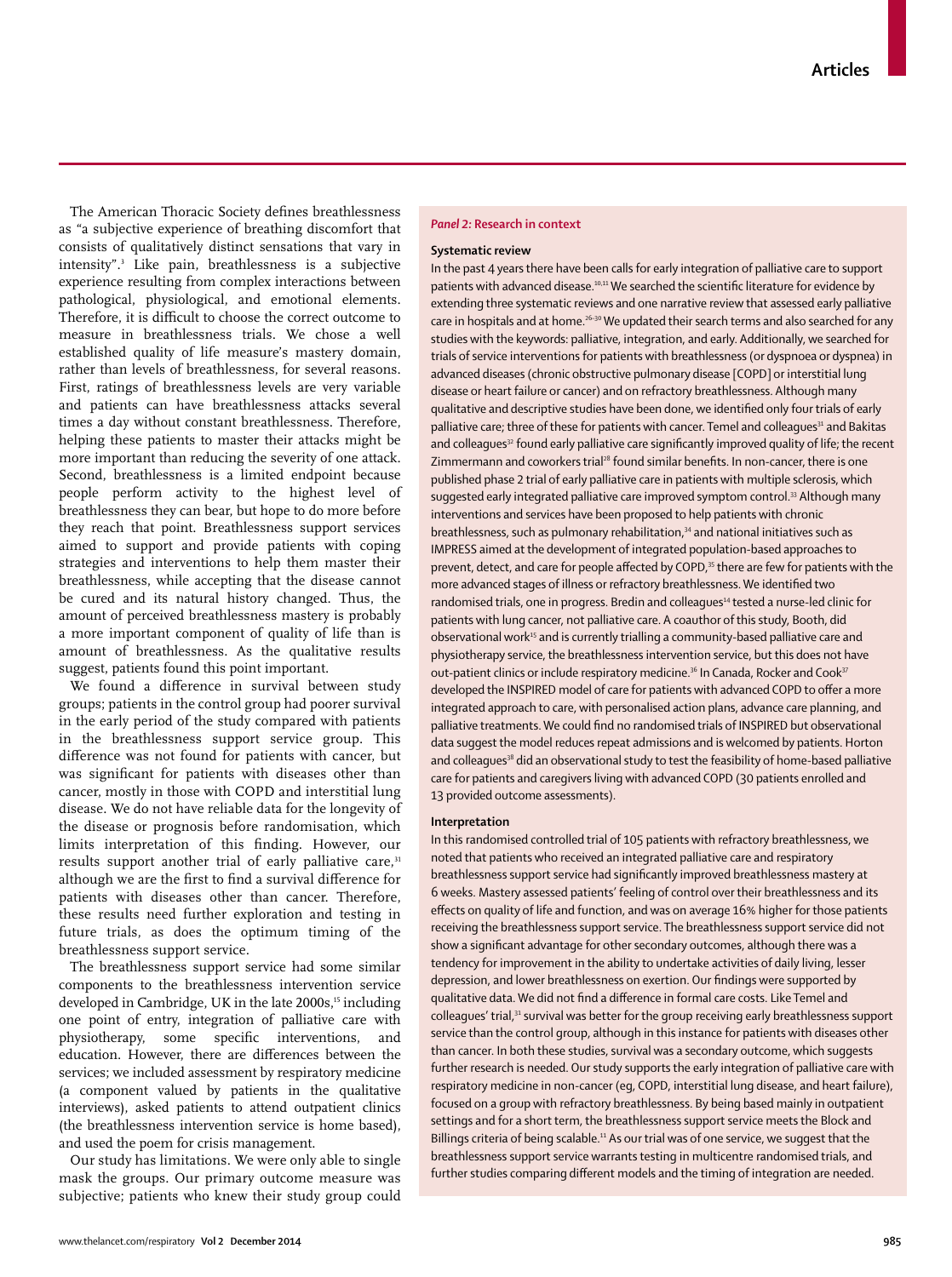have been subject to the placebo effect. However, participants were unaware that mastery was an endpoint because it was not emphasised in interviews and relevant questions were dispersed within the questionnaire. Additionally, the research nurse could have seen breathlessness support service equipment (eg, hand-held fan and information sheets) in the home, which could have biased their interviews. Our inclusion and exclusion criteria prevented extrapolation of study results to patients in the last month of life. Further, our outcome follow-up was short because of the fast-track nature of the trial. Although this short follow-up gave us acceptability from referrers and patients, it restricted our assessments, especially of care costs and long-term survival; the trial was not designed specifically to test for survival. We recruited from a small number of sites in urban areas where usual care at specialist centres was probably of an unusually good standard, with expert staff who were motivated to take part in this research. We were unable to contact more than a fifth of patients screened and eligible for the study, and could not pursue this further because of data protection and ethics approval requirements. Therefore, we do not know how our recorded effects translate to other routine scenarios and settings. Some patients were identified via palliative care services, which might have affected our results; however, the difference in our primary outcome remained when these effects were excluded.

Our primary outcome had an effect size of  $0.44$ , smaller than that proposed in our sample size calculation. Puhan and colleagues<sup>20</sup> recommended an effect size of 0·7 for patient self-administered and 0·38 for intervieweradministered questionnaires. We find it surprising that a difference in interviewer should make such a difference in effect size, although this might be related to less variation in interviewer-administered formats. However, perhaps we should have used the more conservative 0·38 in our sample size estimation.

This trial provides support for a more integrated approach to management of breathlessness within a breathlessness support service, which improves patient mastery without affecting overall care costs. The recorded improvement in survival needs further investigation. The breathlessness support service needs testing in multicentre, longer term trials including a wider range of urban and rural settings.

#### **Contributors**

IJH, CB, CJJ, WG, PMC, and JM conceived the idea of the study and secured funding. IJH, CB, CJJ, CCR, and JM set up the study. JM, CCR, CJJ, and IJH provided the intervention. CB and CCR oversaw the study. CCR checked and cleaned the data. CCR, WG, and IJH analysed the quantitative data, MG the qualitative data, and MD and PMC the economic data. SB provided critical comment and advice on the protocol, set up, intervention modelling, and analysis stages. IJH, CB, and CCR produced the first draft of the paper. All authors commented on and contributed to the final draft. IJH is the guarantor. All authors had full access to all of the data of the study and take responsibility for the integrity of the data and the accuracy of the data analysis.

#### **Declaration of interests**

We declare no competing interests.

### **Acknowledgments**

This study was funded mainly by a National Institute for Health Research (NIHR) grant from Research for Patient Benefit (PBPG-0808-17311). This report presents independent research funded by the NIHR under its Research for Patient Benefit (RfPB) programme (PB-PG-0808-17311). The views expressed are those of the authors and not necessarily those of the NHS, the NIHR, or the Department of Health. Additional support for the work and interviews was from an NIHR senior investigator award and the Cicely Saunders International breathlessness programme. The UKCRC-registered King's Clinical Trials Unit at King's Health Partners is part funded by the National Institute for Health Research (NIHR) <u>.</u><br>Biomedical Research Centre for Mental Health at South London and Maudsley NHS Foundation Trust and King's College London and the NIHR Evaluation, Trials and Studies Coordinating Centre (NETSCC). The funders of the study had no role in protocol design, collection or analysis of the data, or interpretation or writing of the results. We thank all the patients who participated in this research; everybody who identified and screened patients for this study, especially the Palliative Care, Respiratory Medicine and Physiotherapy Departments at King's College Hospital (London, UK), and the Community Palliative Care teams across Guy's and St Thomas' Hospitals (London, UK); H Bellas (physiotherapist), E Brink (social worker), J Kelly (clinical nurse specialist), and the occupational therapists for their input in the delivery of breathlessness support service, and C Pannell and S de Wolf-Linder (research nurses) for their interviews with patients; members of our project advisory group for their advice during the course of the study and in particular J Taylor of St Christopher's Hospice (London, UK) for allowing us to use the Breathlessness poem; C Murphy and colleagues at the Clinical Trials Unit at King's Health Partners for their support in the randomisation, D Yi for support of the economic analysis, and M Costantini for comments on an earlier draft of this paper; and J Fuller and J Davies for providing administrative support during this project.

#### **References**

- Currow DC, Abernethy AP, Ko DN. The active identification and management of chronic refractory breathlessness is a human right. *Thorax* 2014; **69:** 393–94.
- 2 Gysels MH, Higginson IJ. The lived experience of breathlessness and its implications for care: a qualitative comparison in cancer, COPD, heart failure and MND. *BMC Palliat Care* 2011; **10:** 15.
- 3 Parshall MB, Schwartzstein RM, Adams L, et al. An official American Thoracic Society statement: update on the mechanisms, assessment, and management of dyspnea. *Am J Respir Crit Care Med* 2012; **185:** 435–52.
- Sorenson HM. Palliative care for lung disease: start early, stay late. *Lancet Respir Med* 2013; **1**: 279–80.
- 5 Solano JP, Gomes B, Higginson IJ. A comparison of symptom prevalence in far advanced cancer, AIDS, heart disease, chronic obstructive pulmonary disease and renal disease. *J Pain Symptom Manage* 2006; **31:** 58–69.
- 6 Austin J, Williams R, Ross L, Moseley L, Hutchison S. Randomised controlled trial of cardiac rehabilitation in elderly patients with heart failure. *Eur J Heart Fail* 2005; **7:** 411–17.
- Seow H, Barbera L, Sutradhar R, et al. Trajectory of performance status and symptom scores for patients with cancer during the last six months of life. *J Clin Oncol* 2011; **29:** 1151–58.
- 8 Barbera L, Taylor C, Dudgeon D. Why do patients with cancer visit the emergency department near the end of life? *CMAJ* 2010; **182:** 563–68.
- 9 Bausewein C, Booth S, Gysels M, Kuhnbach R, Haberland B, Higginson IJ. Understanding breathlessness: cross-sectional comparison of symptom burden and palliative care needs in chronic obstructive pulmonary disease and cancer. *J Palliat Med* 2010; **13:** 1109–18.
- 10 The Lancet. Prioritising palliative care. *Lancet* 2014; **383:** 1694.
- 11 Block SD, Billings JA. A need for scalable outpatient palliative care interventions. *Lancet* 2014; **383:** 1699–700.
- 12 Bausewein C, Jolley C, Reilly C, et al. Development, effectiveness and cost-effectiveness of a new out-patient Breathlessness Support Service: study protocol of a phase III fast-track randomised controlled trial. *BMC Pulm Med* 2012; **12:** 58.